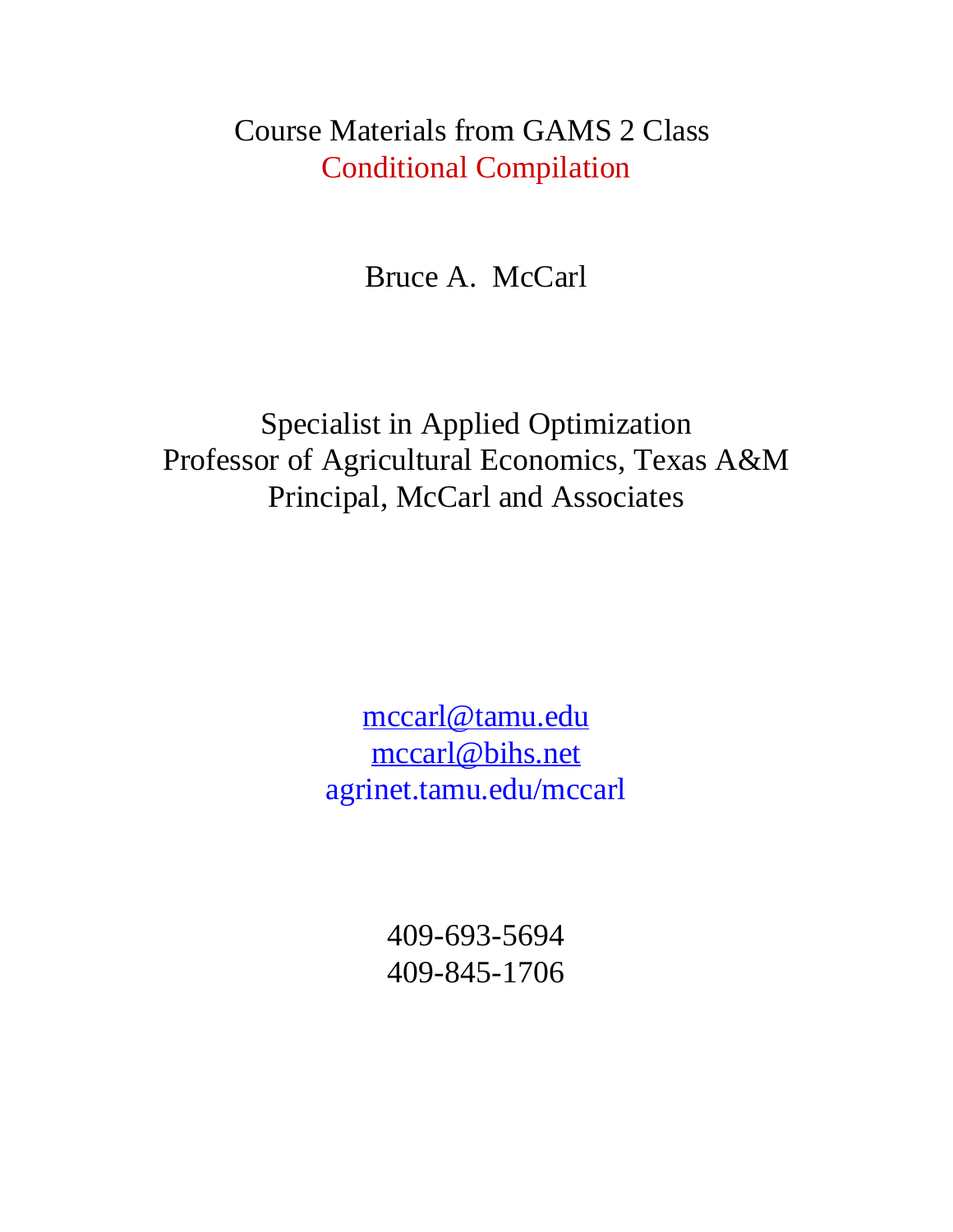## Conditional Compilation **Basics**

GAMS provides features which allow one to change the basic structure of model being utilized at compile time.

These features allow one to

Simplify maintenance of models which share common features but have significant differences with the differences involving features which

Could not simultaneously exist in a compiled GAMS code, or

Add memory, execution time or solver requirements which are desirable to avoid if not needed.

Develop utilities which may be used across a wide variety of applications in different contexts.

The above statements are a bit obtuse and are best understood with examples

First I will introduce the language elements then I will provide case specific examples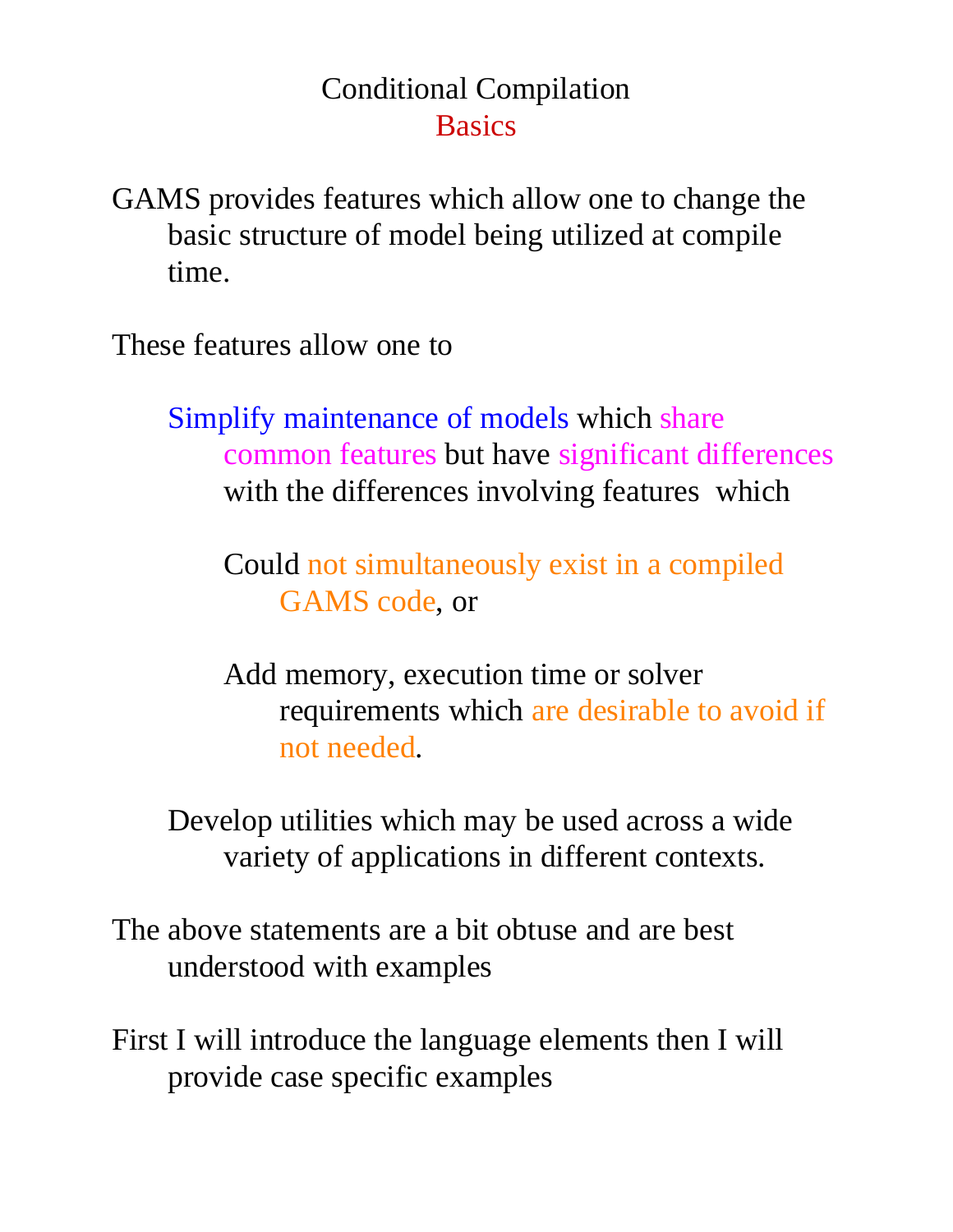## Conditional Compilation Control variables (control.gms)

One can use either control variables or the parameters of the batinclude statement to cause compile time changes in program structure.

Control variables defined in three different ways. Difference involves manner in which control variables are accessible or retained in included code.

> \$set varname value \$setlocal varname value \$setglobal varname value

where varname is any user chosen variable name value is an optional text or numerical value

### Variables defined with

|                  | \$setglobal available throughout the code |
|------------------|-------------------------------------------|
| <b>Ssetlocal</b> | available only in code module where       |
|                  | defined                                   |
| <b>SSet</b>      | available in code module where defined    |
|                  | and any code included therein             |

Note \$show shows all active variables at point where command is placed but is not always accurate on setlocal control variables as they are all listed but can only be used in module where defined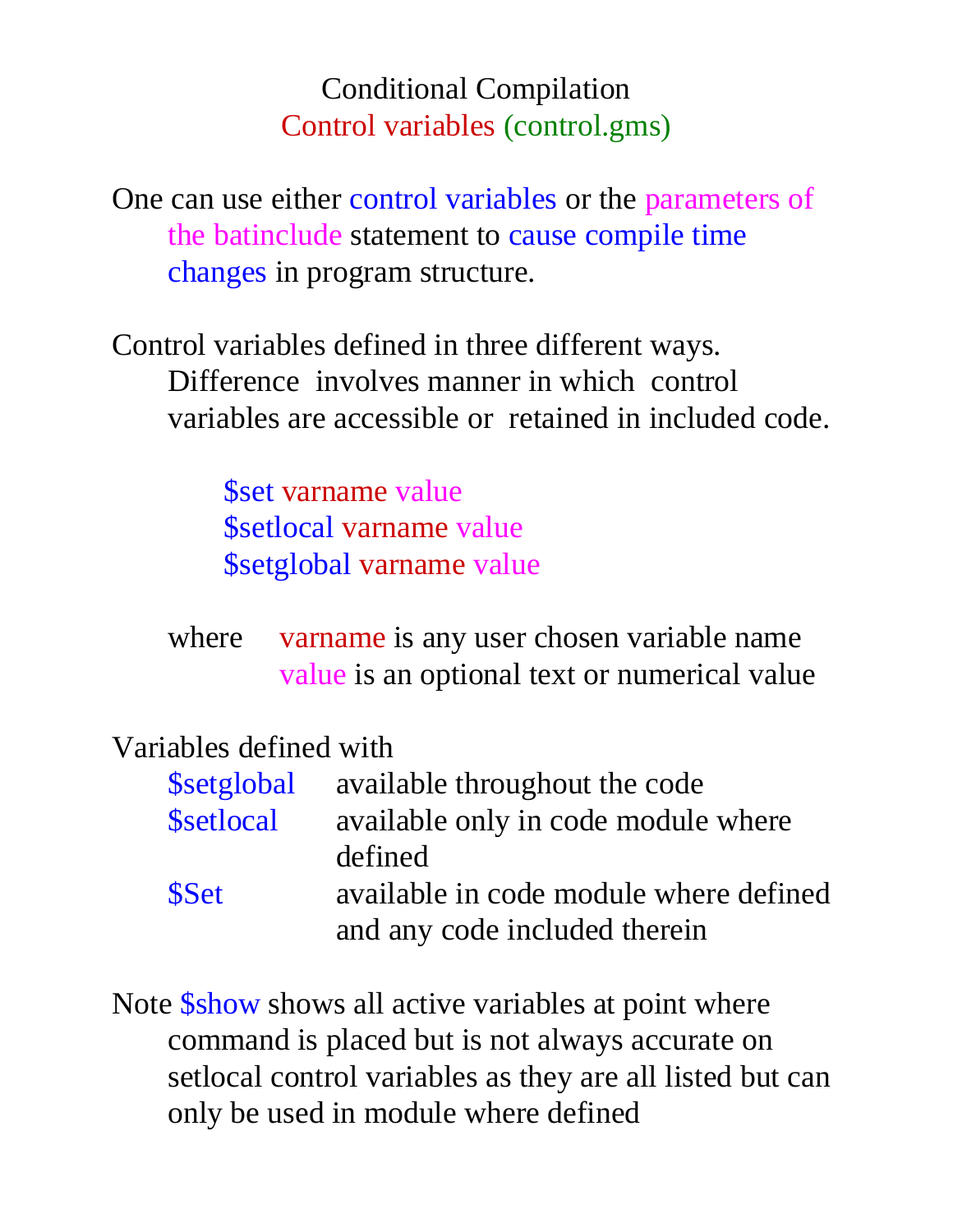## Conditional Compilation Control variables (control.gms)

The sequence

| Sset it 1           |
|---------------------|
| \$setlocal yy       |
| \$setglobal gg what |
| Sinclude includ     |
| <b>Sshow</b>        |

sets a variable called it to 1 creates a variable called yy sets variable gg to "what" includes the file includ.gms shows all control variables

where includ.gms is \$set inincs \$setlocal inincsl \$setglobal inincsg *<u>Sshow</u>* 

This has 2 instances of  $\frac{\text{Schow}}{\text{Schow}}$ , the first in the 1st file reveals

|                        | LEVEL SETVAL TYPE NUM TEXT                            |                                                        |                             |                        |
|------------------------|-------------------------------------------------------|--------------------------------------------------------|-----------------------------|------------------------|
| O.<br>O.<br>The second | 1 ININCSL<br>1 ININCS<br>YY.<br>0 TT<br>GG<br>ININCSG | LOCAL<br>SCOPED<br>LOCAL<br>SCOPED<br>GLOBAL<br>GLOBAL | 1<br>1<br>1<br>1<br>1.<br>1 | $\overline{1}$<br>what |
|                        | LEVEL SETVAL                                          | TYPE                                                   |                             | NUM TEXT               |
| <sup>0</sup><br>U      | 0 YY<br>- T.T<br>GG<br>ININCSG                        | LOCAL<br>SCOPED<br><b>GLOBAL</b><br>GLOBAL             | 1                           | $\mathbf{1}$<br>what   |

Note only the item defined as \$setglobal in the included file carries over. Also values assigned are in the text field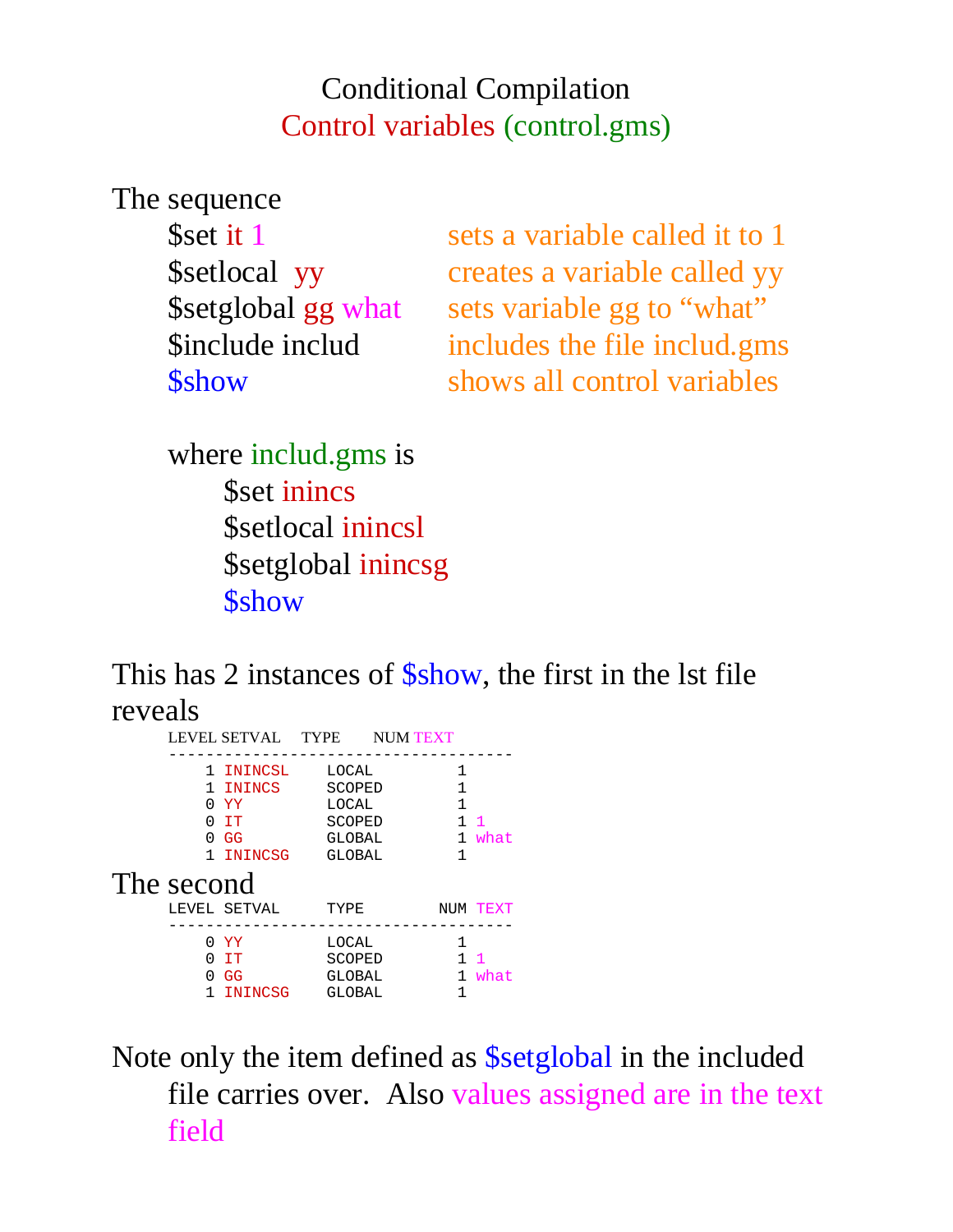Conditional Compilation \$IF and \$IF Not (basicif.gms)

Conditional control is defined by utilizing \$IF and \$IF NOT

The basic form of this is \$IF condition GAMS command \$IF NOT condition GAMS command

where condition is a conditional expression and GAMS command is a one line GAMS instruction

```
Example (basicif.gms)
```

```
scalar x /1/;
scalar y /1/;
$setglobal gg 
$setglobal tt doit
$if setglobal gg display x;
$if not setglobal gg display y;
$if "§tt§" == "doit" x=x*2;$if not "§tt§" == "doit" y=y/4;
```
Effect on compiled code

| $\perp$        | scalar $x / 1 / i$ |
|----------------|--------------------|
| -2.            | scalar y /1/;      |
| 5              | display x;         |
| 7 <sup>7</sup> | $x = x * 2;$       |

Note the lines in blue are suppressed because the \$IF fails %varnam% retrieves text in variable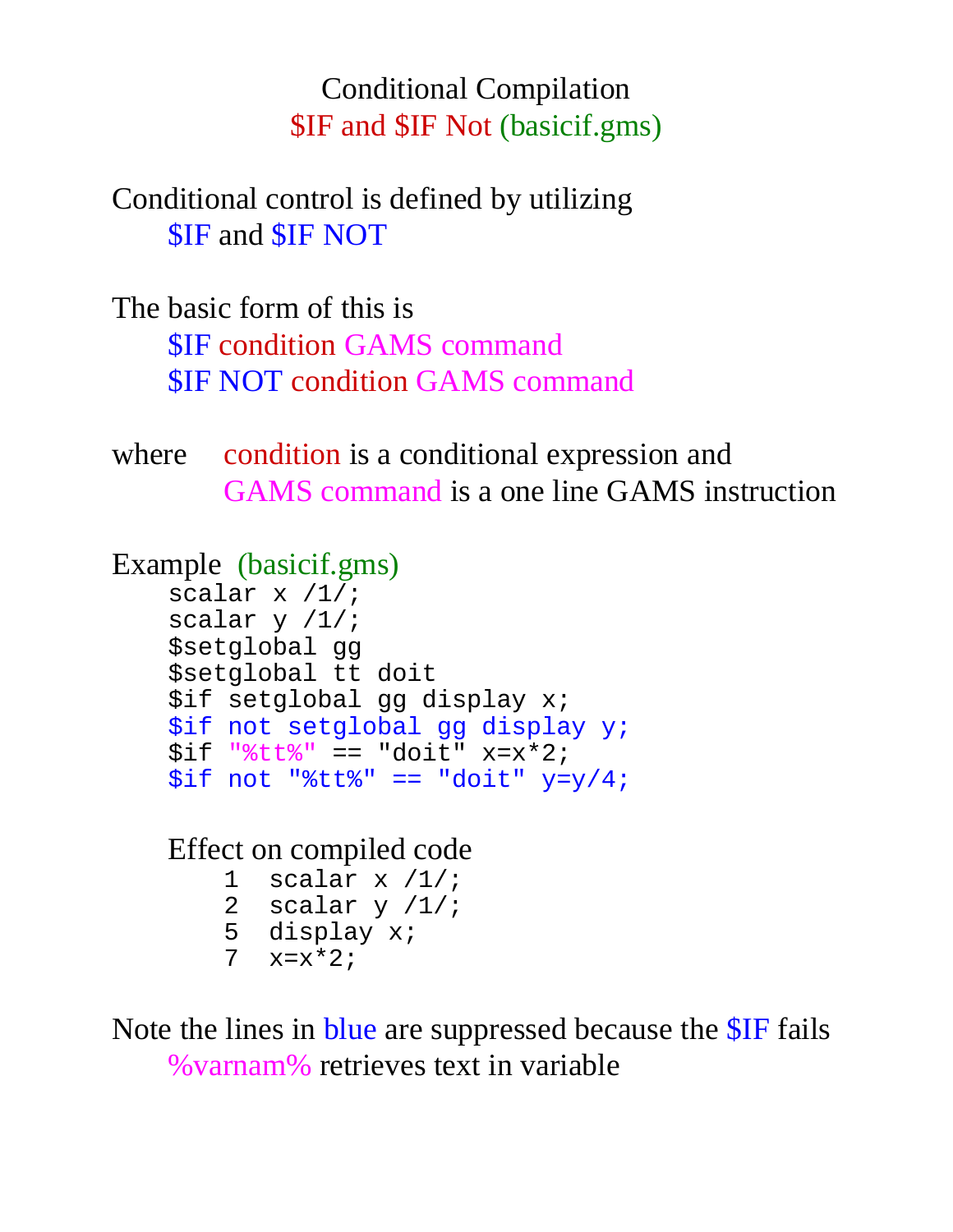# Conditional Compilation Overcoming One line if (goto.gms)

The one GAMS statement limits ones options. This can be overcome via use of

> \$GOTO labelname \$LABEL labelname

```
Example (goto.gms)
```

```
scalar y /1/;
$setglobal gg 
$if setglobal gg $goto yesgg
y=y+3;$label yesgg
display y;
*after yesgg
$if not setglobal gg $goto nogg
y=y/14;display y;
$label nogg
```
Effect on code

1 scalar  $y / 1/i$  4 display y; 5 \*after yesgg 7  $y=y/14;$ 8 display y;

Note red line is suppressed because \$IF causes \$GOTO to occur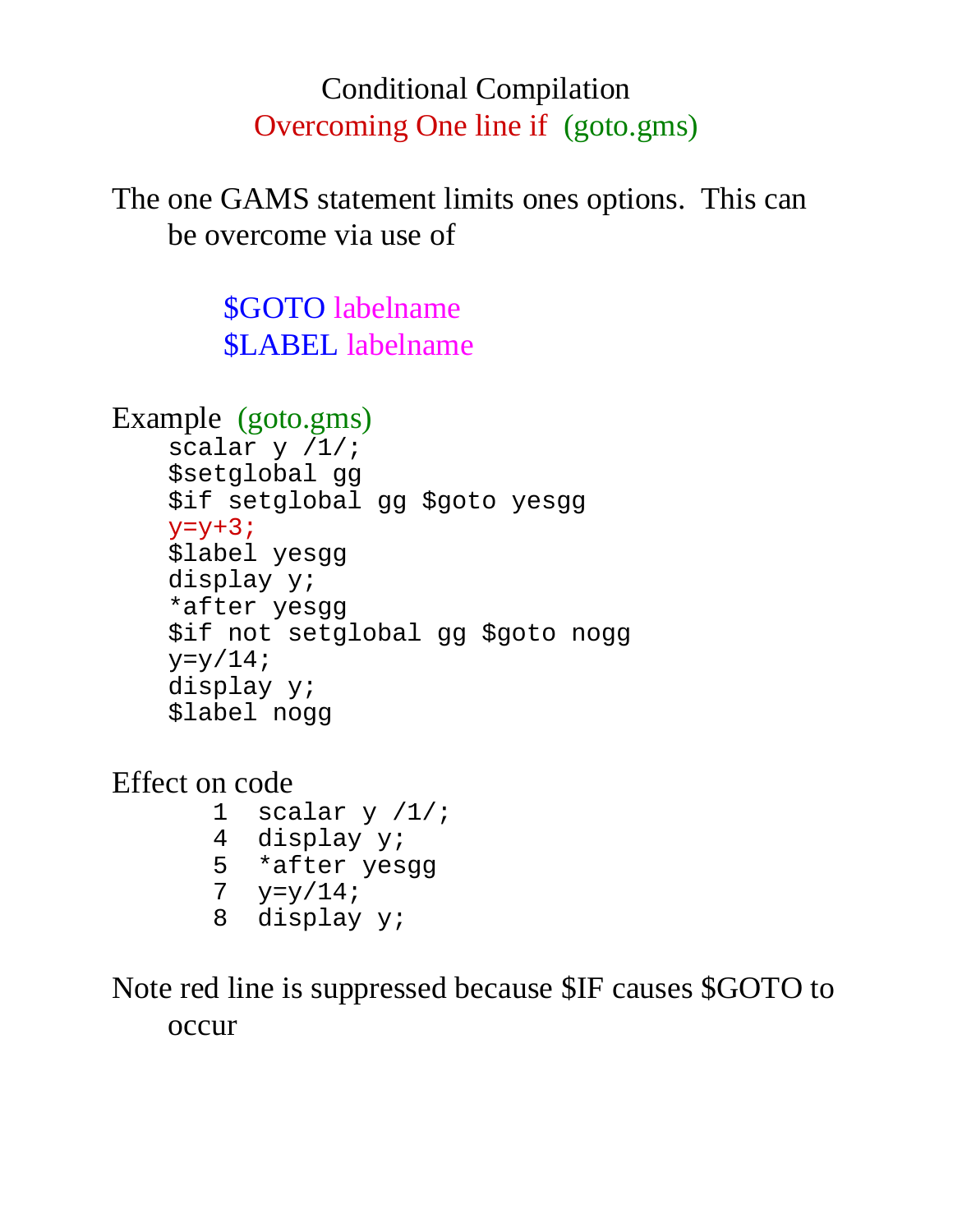Conditional Compilation Fancy forms of IF

Quite a few other forms of \$IF are possible. Here are the ones I know about

| have compile errors occurred                                |
|-------------------------------------------------------------|
| has item been declared in a set,                            |
| parameter, table etc statement                              |
| if this item is defined with data                           |
| somewhere                                                   |
| \$if dimension 0 itemname is this item of dimension zero (a |
| scalar)                                                     |
| \$if dimension 1 itemname is this item of dimension 1 (a    |
| parameter with one index set --                             |
| a(i)                                                        |
| \$if dimension 3 itemname is this item of dimension 3 (a    |
| parameter $a(i,j,k)$ cases 0-10 are                         |
| allowed                                                     |
| is this item a set                                          |
| is this item a parameter                                    |
| is this item a variable                                     |
| is this item an equation                                    |
| does this file exist                                        |
| does this control variable's text                           |
| equal text in quotes (note $2 =$ )                          |
|                                                             |

Note item can be any GAMS item not just control variables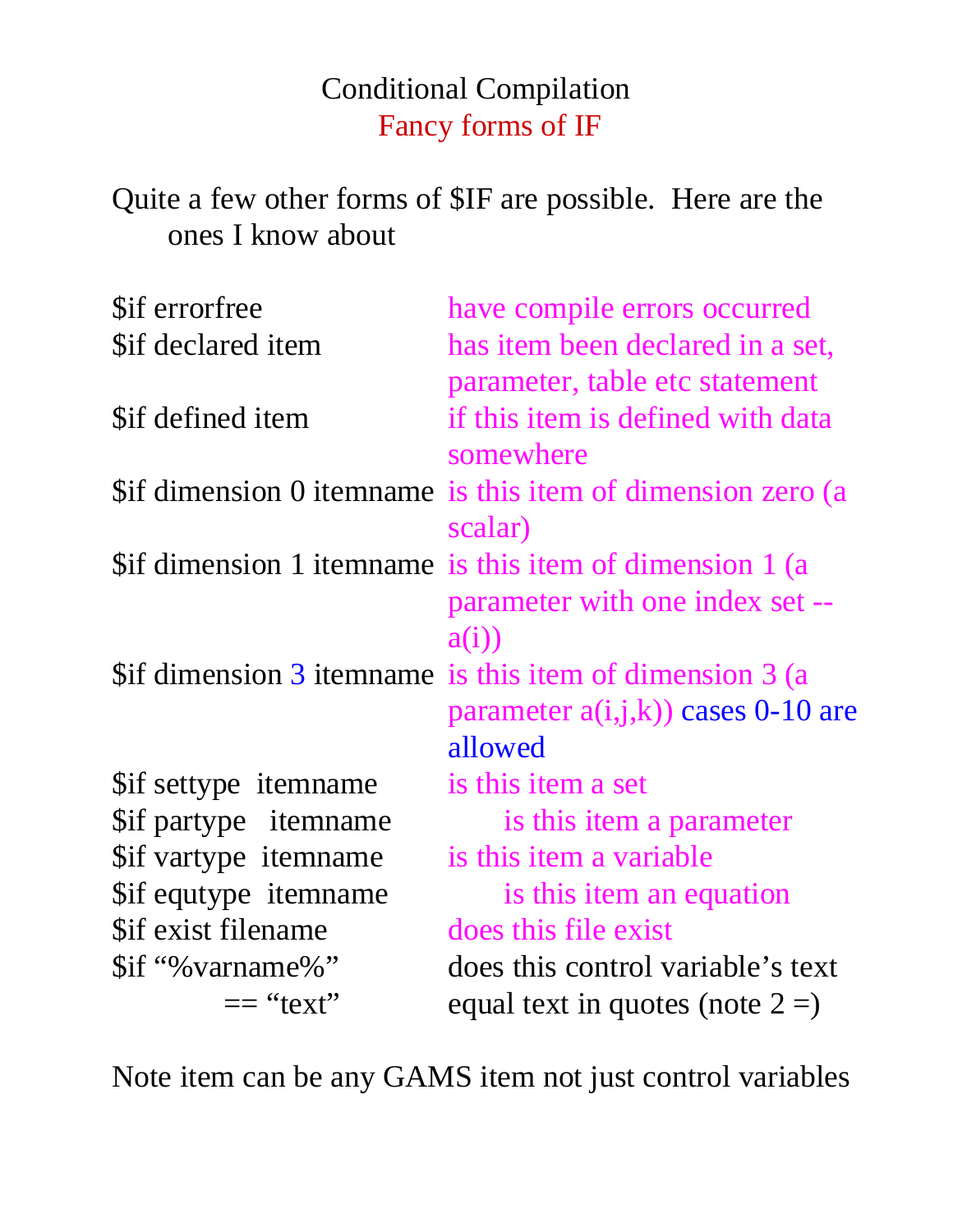# Conditional Compilation Other things you can do

| <b>Sabort message</b>  | stops compilation and writes message  |
|------------------------|---------------------------------------|
| \$log message          | send message to log file              |
| <b>\$error</b> message | generates compile error with message  |
| <b>Sexit</b>           | exits compilation                     |
| \$goto % varname%      | goes to place specified by variable   |
| \$call filename        | executes program during compilation   |
|                        | but does not return info from program |
| Sexecute filename      | executes program during model run     |
|                        | but does not return info from program |
| <b>Sonlisting</b>      | turns on listing                      |
| <b>Sonmulti</b>        | allows data item redefinition         |
| <b>Sonempty</b>        | allows empty items                    |
| \$setargs args         | sets arguements for a program         |
|                        | call or execute                       |
| <b>Sonuni</b>          | suppresses checking of index          |
|                        | validity                              |
| <b>Sshift</b>          | DOS shift command                     |
| <b>Secho</b>           | Copies text to file                   |

For examples see

GNUPLTXY.gms , xldump.gms in inclib or program files/GAMSide/inclib for rutherford's stuff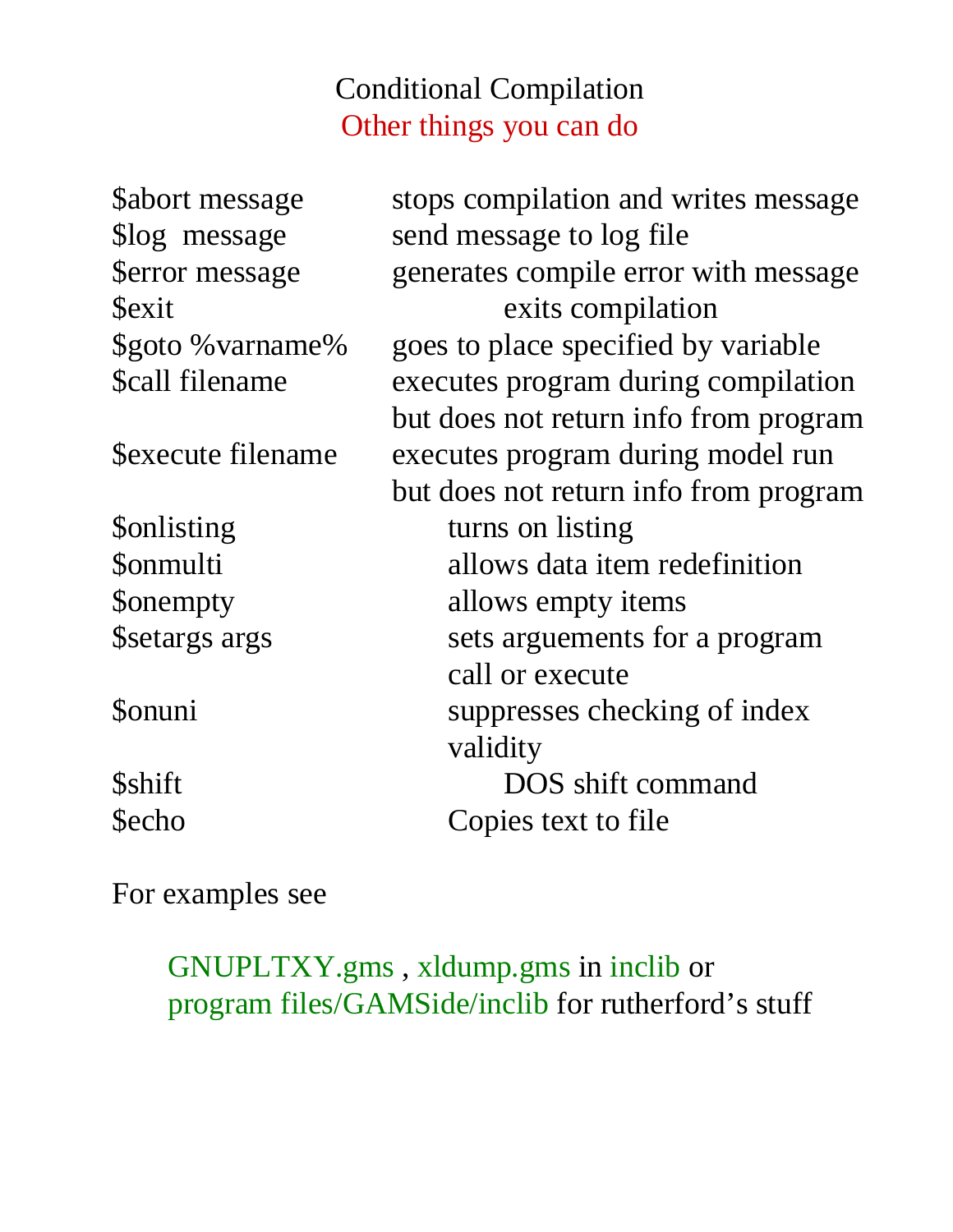### Conditional Compilation Nonlinear vs linear illustration (nlp-lp.gms)

Here we treat a model as either linear or nonlinear depending on control variable

```
$setglobal nonlin yes
*$setglobal nonlin no
variables z objective
positive variables x decision variables;
equations obj
                    xlim;
$if %nonlin% == yes $goto nonlin
       obj.. z=e=3*x;$goto around
$label nonlin
        obj.. z=e=3*x-3*x**2; 
$label around
       xlim. x=1=4;model cond /all/;
$if %nonlin% == yes solve cond using nlp maximizing z;
$if not %nonlin% == yes solve cond using lp maximizing z
```
#### When NONLIN is set to yes we get

 3 variables z objective 4 positive variables x decision variables; 5 equations obj 6 xlim; 8 obj..  $z=e=3*x;$  10 xlim.. x=l=4; 11 model cond /all/; 13 solve cond using lp maximizing z;

#### **Otherwise**

```
 3 variables z objective
 4 positive variables x decision variables;
 5 equations obj
 6 xlim;
8 obj. z=e=3*x;10 x \lim_{x \to 1} x = 1 = 4; 11 model cond /all/;
13 solve cond using lp maximizing z;
```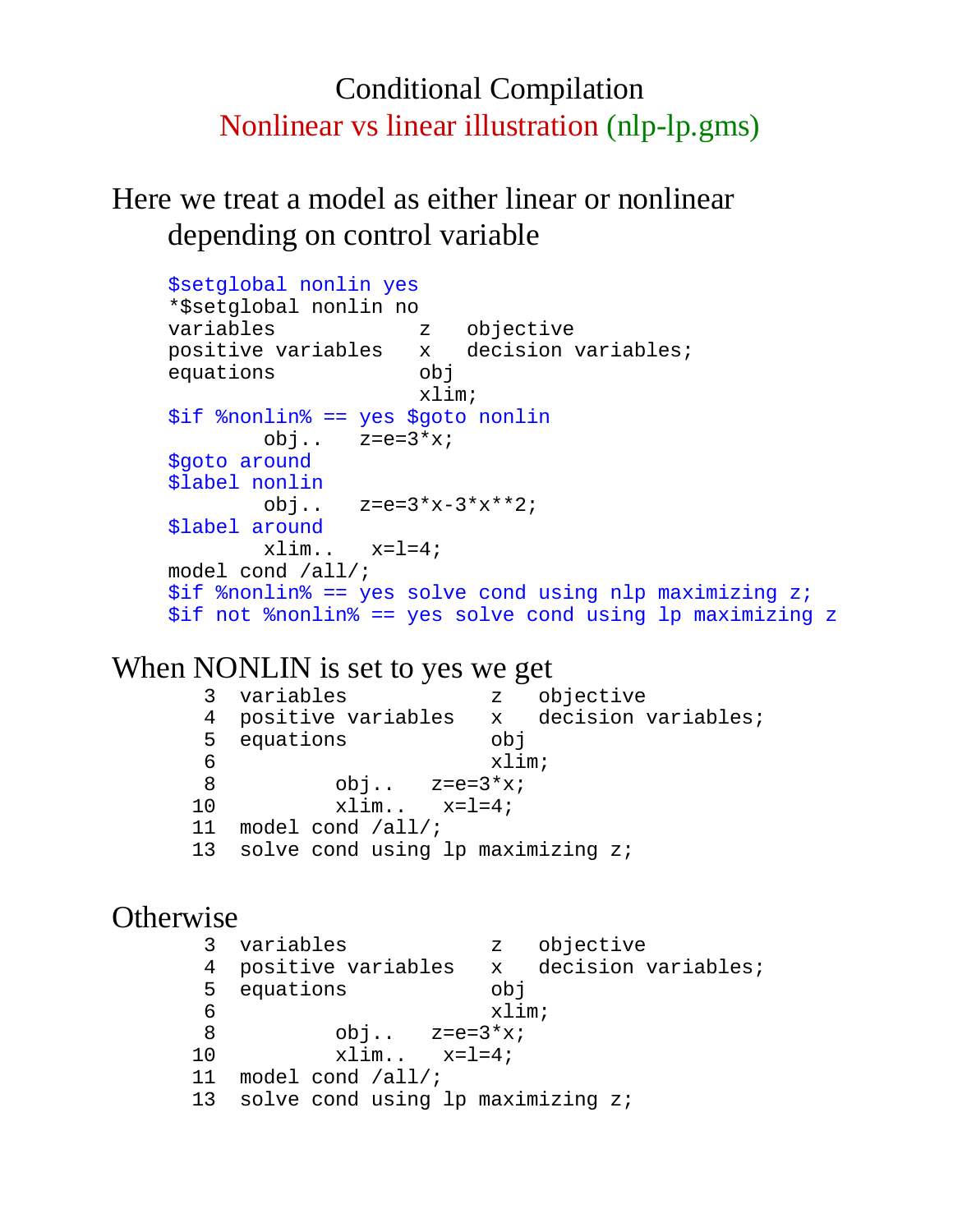### Conditional Compilation Multi - single mode commodity transport (mode.gms)

### Here we have our model considering modes or not depending on control variable

\$setglobal mode<br>Sets Source plants / Seattle, "San Diego" / Destinaton markets / "New York", Chicago, Topeka / ; Parameters Supply(Source) Supply at each source /seattle 350, "san diego" 600 / Need(Destinaton) Demand at each market /"new york" 325, chicago 300, topeka 275 / ; Table distance(Source,Destinaton) distance in thousands of miles %% "new york" chicago topeka<br>seattle 2.5 1.7 1.8<br>"San diego" 2.5 1.8 1.4  $\frac{2.5}{2.5}$ "San diego" 2.5 1.8 1.4 \$if setglobal mode \$goto mode Scalar prmilecst freight cost in \$ per case per 1000 miles /90/ loadcost freight loading cost in \$ per case /25/ ( Parameter trancost(Source,Destinaton) transport cost in dollars per case ; trancost(Source,Destinaton) = loadcost + prmilecst \* distance(Source, Destinaton) ; \$goto around \$label mode set mode /truck, train/ parameter prmilecst(mode) /truck 90,train 70/ loadcost(mode) /truck 25,train 100/ ; Parameter trancost(Source, Destinaton, mode) transport cost trancost(Source,Destinaton,mode) = loadcost(mode) + prmilecst(mode) \* distance(Source,Destinaton) ; \$label around Positive Variable \$if setglobal mode transport(Source, Destinaton, mode) shipment quantities in cases; \$if not setglobal mode transport(Source,Destinaton) shipment quantities in cases; Variable totalcost total transportation costs in dollars ; Equations Costsum total transport cost -- objective function Supplybal(Source) supply limit at source plants Demandbal(Destinaton) demand at destinations ; \$if not setglobal mode \$goto nomode Costsum .. totalcost =e= sum((Source,Destinaton), sum(mode,trancost(Source,Destinaton,mode) \*transport(Source,Destinaton,mode))); Supplybal(Source) .. sum((destinaton,mode), transport(Source,Destinaton,mode)) =l= supply(Source) ; demandbal(Destinaton) .. sum((Source,mode), transport(Source,Destinaton,mode)) =g= need(Destinaton) ; \$goto modset \$label nomode Costsum .. totalcost =e= sum((Source,Destinaton), trancost(Source,Destinaton) \*transport(Source,Destinaton)); Supplybal(Source) .. sum((destinaton), transport(Source,Destinaton)) =l= supply(Source) ; demandbal(Destinaton) .. sum((Source), transport(Source,Destinaton)) =g= need(Destinaton) ; \$label modset Model tranport /all/ ; Solve tranport using lp minimizing totalcost ;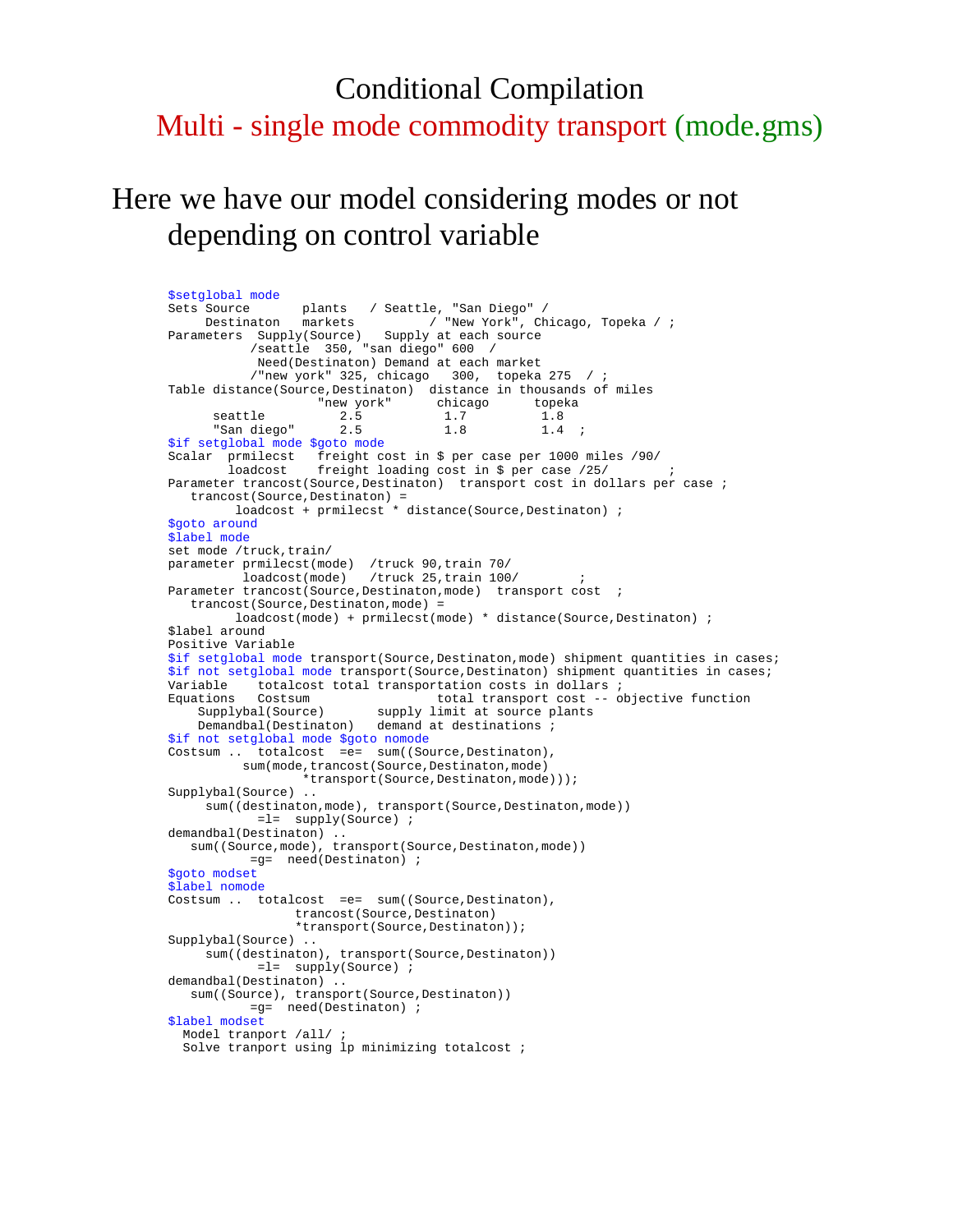### Conditional Compilation Put sets or parameters (putcond.gms)

### Here we put out a set or a parameter depending on input

item type

```
file at
put at
set al set to be put/item1 first, item2 second/
parameter r(al) parameter to be put /item1 5,item2 6/
$batinclude outit a1
$batinclude outit r
```
#### where outit.gms is

```
$if not "a%1" == "a" $goto start
$error Error in outit: item to be printed is not specified.
$label start
$if declared %1 $goto declared
$error Error in outit: identfier %1 is undeclared.
$exit
$label declared
$if defined %1 $goto defined
$error Error in outit: identfier %1 is undefined.
$exit
$label defined
$if settype %1 $goto doset
$if partype %1 $goto dopar
$error Error in outit: identfier %1 is not a set or a parameter.
$exit
$label doset
put /' set %1 ' %1.ts / 
loop(%1,put ' Element called ' %1.tl ' defined as ' %1.te(%1) /)
put /
$goto end
$label dopar
$if not dimension 1 %1 $goto badnews
$if not declared wkset1 alias(wkset1,*);
$if not declared wkset2 set wkset2(wkset1);
wkset2(wkset1)=no;
$onuni
wkset2(wkset1)$%1(wkset1)=yes;
display wkset2;
put /' Parameter %1 ' %1.ts /
loop(wkset2,put ' Element ' wkset2.tl ' equals ' %1(wkset2) /)
put /
$offuni
$goto end
$label badnews
$error Error in outit: identfier %1 is not a one dimensional parameter.
$label end
```